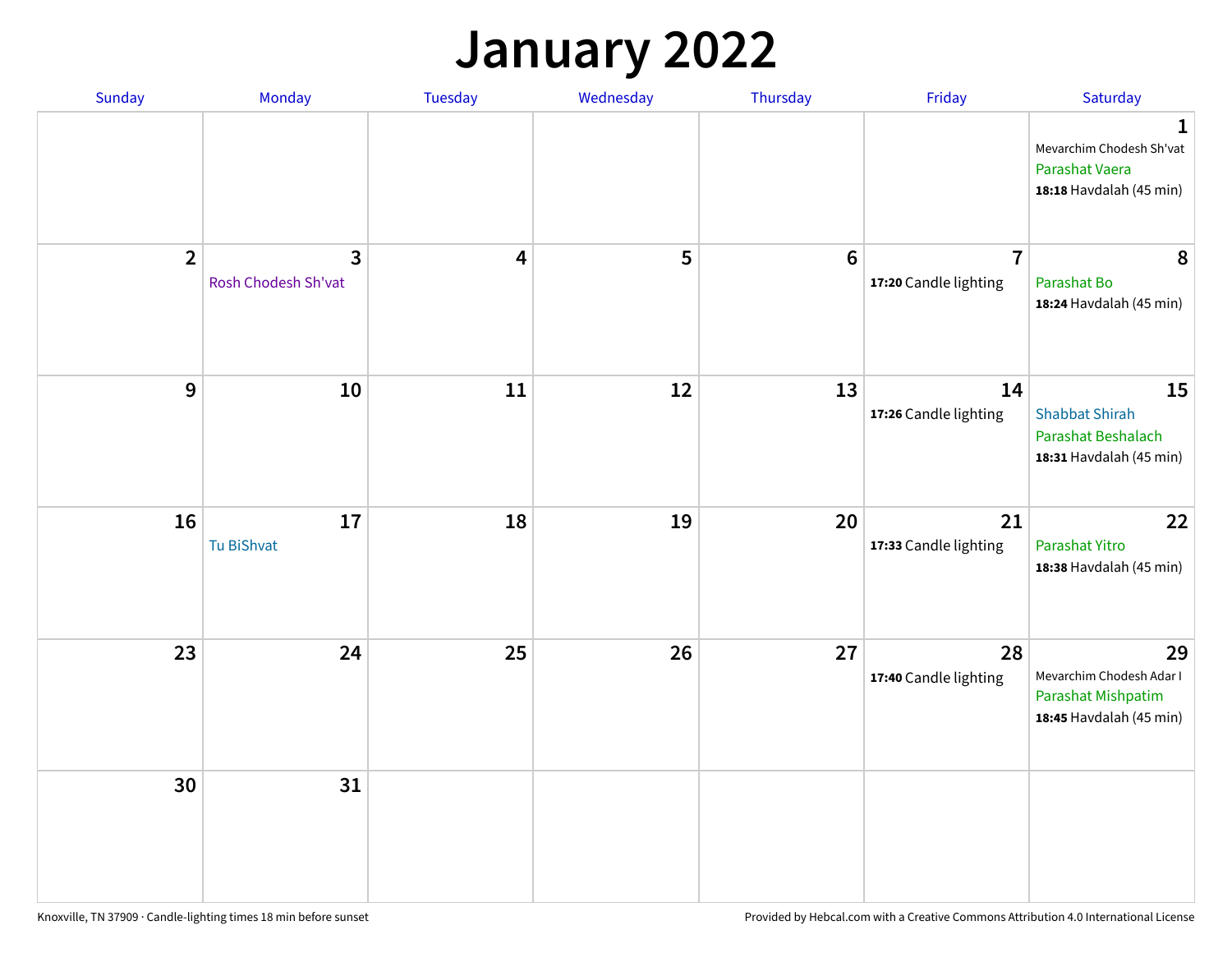# **February 2022**

| Sunday | Monday         | <b>Tuesday</b>                      | Wednesday                             | Thursday     | Friday                      | Saturday                                                                                                   |
|--------|----------------|-------------------------------------|---------------------------------------|--------------|-----------------------------|------------------------------------------------------------------------------------------------------------|
|        |                | $\mathbf{1}$<br>Rosh Chodesh Adar I | $\overline{2}$<br>Rosh Chodesh Adar I | $\mathbf{3}$ | 4<br>17:48 Candle lighting  | 5<br>Parashat Terumah<br>18:52 Havdalah (45 min)                                                           |
| $6\,$  | $\overline{7}$ | 8                                   | 9                                     | 10           | 11<br>17:55 Candle lighting | 12<br>Parashat Tetzaveh<br>19:00 Havdalah (45 min)                                                         |
| 13     | 14             | 15<br><b>Purim Katan</b>            | 16                                    | 17           | 18<br>18:02 Candle lighting | 19<br>Parashat Ki Tisa<br>19:07 Havdalah (45 min)                                                          |
| 20     | 21             | 22                                  | 23                                    | 24           | 25<br>18:09 Candle lighting | 26<br><b>Shabbat Shekalim</b><br>Mevarchim Chodesh Adar II<br>Parashat Vayakhel<br>19:13 Havdalah (45 min) |
| 27     | 28             |                                     |                                       |              |                             |                                                                                                            |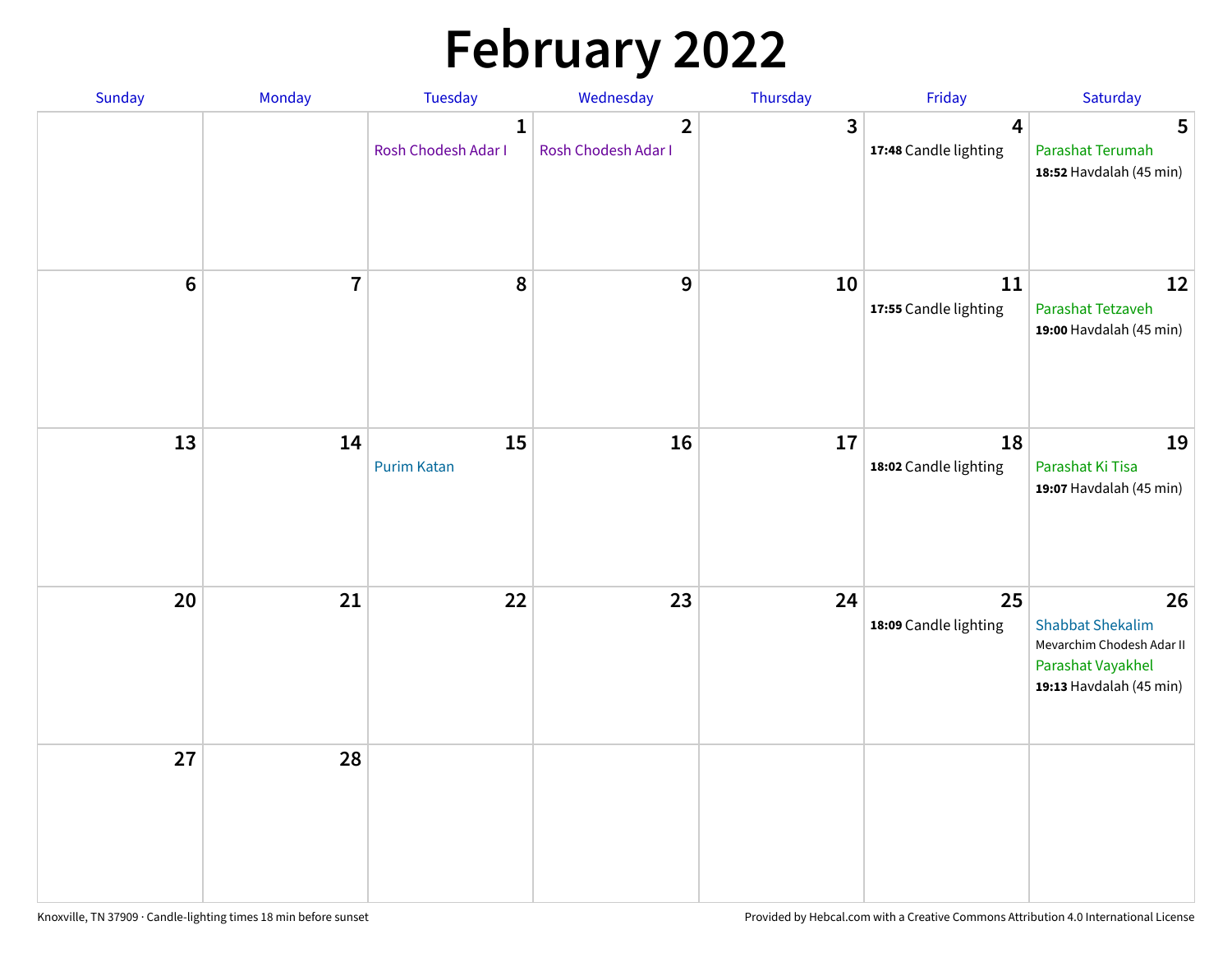## **March 2022**

| Sunday         | Monday         | <b>Tuesday</b> | Wednesday                                                                                | Thursday                  | Friday                                              | Saturday                                                                                            |
|----------------|----------------|----------------|------------------------------------------------------------------------------------------|---------------------------|-----------------------------------------------------|-----------------------------------------------------------------------------------------------------|
|                |                | $\mathbf{1}$   | $\overline{2}$                                                                           | 3<br>Rosh Chodesh Adar II | 4<br>Rosh Chodesh Adar II<br>18:15 Candle lighting  | 5<br>Parashat Pekudei<br>19:20 Havdalah (45 min)                                                    |
| $6\phantom{1}$ | $\overline{7}$ | 8              | 9                                                                                        | 10                        | 11<br>18:22 Candle lighting                         | 12<br><b>Shabbat Zachor</b><br>Parashat Vayikra<br>19:26 Havdalah (45 min)                          |
| 13             | 14             | 15             | 16<br>06:30 Fast begins<br><b>Ta'anit Esther</b><br>20:15 Fast ends<br><b>Erev Purim</b> | 17<br>Purim               | 18<br><b>Shushan Purim</b><br>19:28 Candle lighting | 19<br>Parashat Tzav<br>20:32 Havdalah (45 min)                                                      |
| 20             | 21             | 22             | 23                                                                                       | 24                        | 25<br>19:34 Candle lighting                         | 26<br><b>Shabbat Parah</b><br>Mevarchim Chodesh Nisan<br>Parashat Shmini<br>20:38 Havdalah (45 min) |
| 27             | 28             | 29             | 30                                                                                       | 31                        |                                                     |                                                                                                     |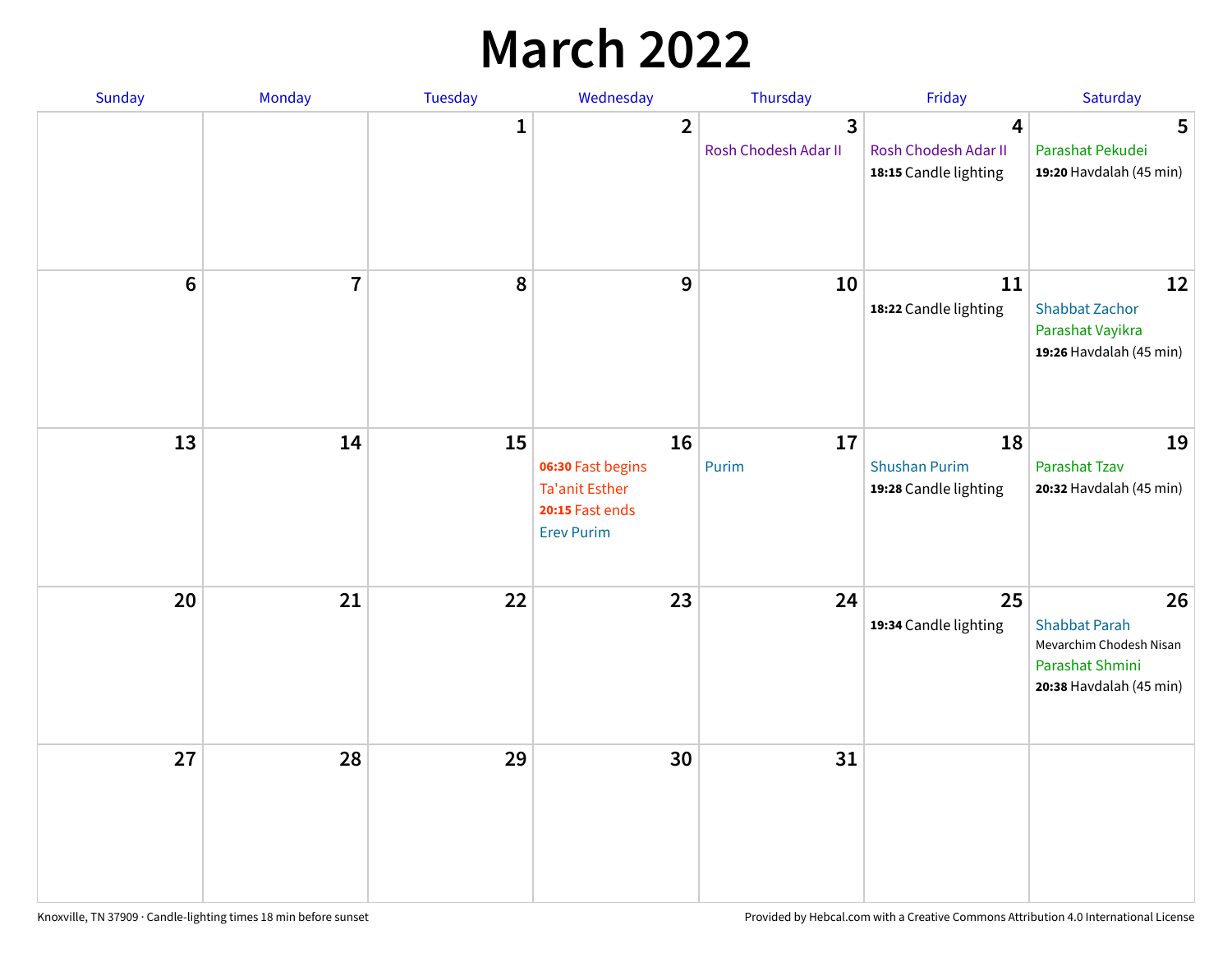## **April 2022**

| <b>Sunday</b>                                     | Monday                  | <b>Tuesday</b>         | Wednesday             | Thursday                                        | Friday                                                                                     | Saturday                                                                                                        |
|---------------------------------------------------|-------------------------|------------------------|-----------------------|-------------------------------------------------|--------------------------------------------------------------------------------------------|-----------------------------------------------------------------------------------------------------------------|
|                                                   |                         |                        |                       |                                                 | $\mathbf{1}$<br>19:39 Candle lighting                                                      | 2<br><b>Shabbat HaChodesh</b><br><b>Rosh Chodesh Nisan</b><br><b>Parashat Tazria</b><br>20:44 Havdalah (45 min) |
| 3                                                 | 4                       | 5                      | $6\phantom{1}$        | $\overline{7}$                                  | 8<br>19:45 Candle lighting                                                                 | 9<br><b>Shabbat HaGadol</b><br>Parashat Metzora<br>20:50 Havdalah (45 min)                                      |
| 10                                                | 11<br>Yom HaAliyah      | 12                     | 13                    | 14                                              | 15<br>05:43 Fast begins<br>Ta'anit Bechorot<br><b>Erev Pesach</b><br>19:51 Candle lighting | 16<br>Pesach I<br>20:56 Candle lighting                                                                         |
| 17<br><b>Pesach II</b><br>20:56 Havdalah (45 min) | 18<br>Pesach III (CH"M) | 19<br>Pesach IV (CH"M) | 20<br>Pesach V (CH"M) | 21<br>Pesach VI (CH"M)<br>19:56 Candle lighting | 22<br><b>Pesach VII</b><br>19:57 Candle lighting                                           | 23<br><b>Pesach VIII</b><br>21:01 Havdalah (45 min)                                                             |
| 24                                                | 25                      | 26                     | 27                    | 28<br>Yom HaShoah                               | 29<br>20:03 Candle lighting                                                                | 30<br>Mevarchim Chodesh Iyyar<br>Parashat Achrei Mot<br>21:07 Havdalah (45 min)                                 |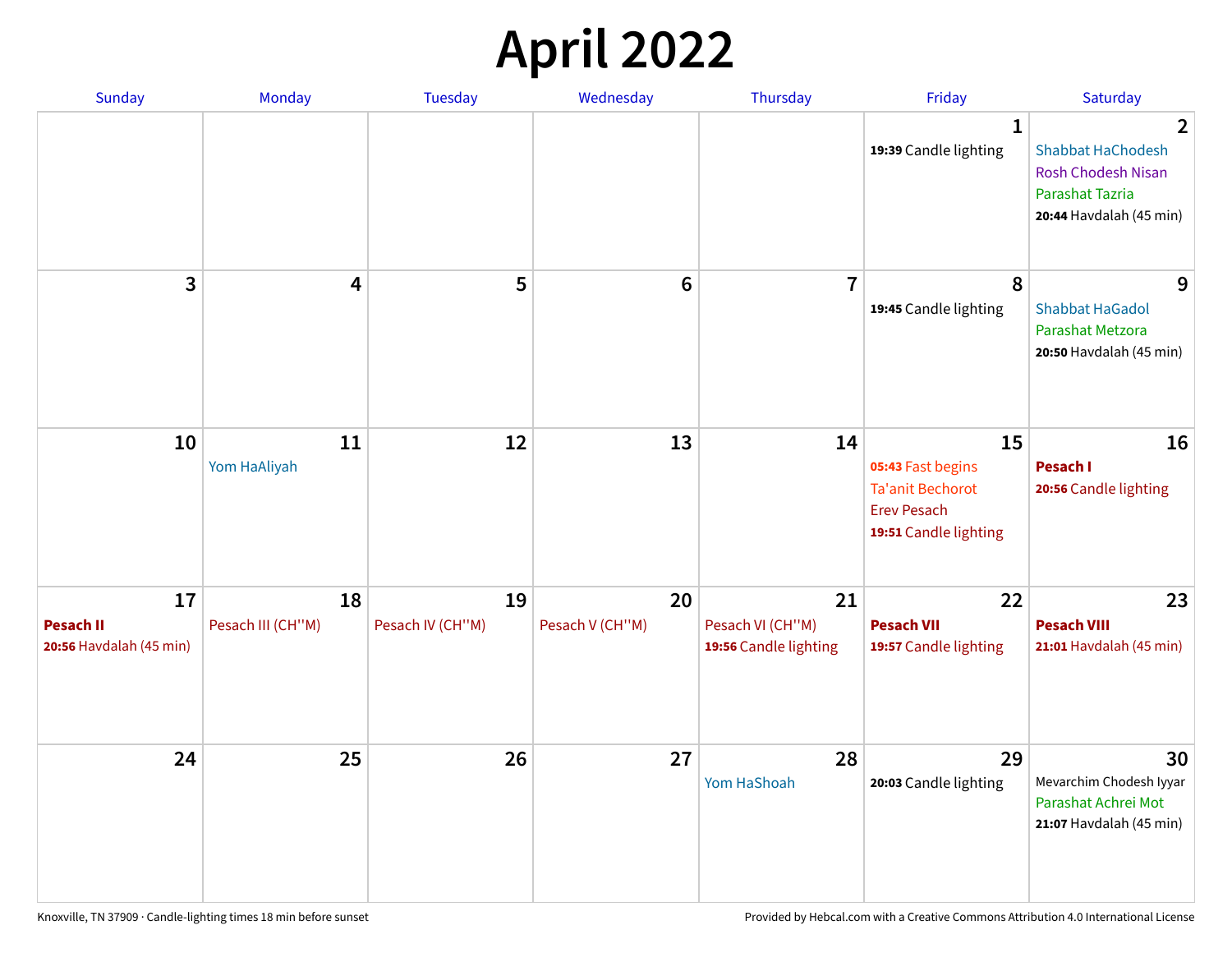## **May 2022**

| Sunday                             | Monday                               | Tuesday                         | Wednesday          | Thursday            | Friday                                   | Saturday                                                                        |
|------------------------------------|--------------------------------------|---------------------------------|--------------------|---------------------|------------------------------------------|---------------------------------------------------------------------------------|
| $\mathbf{1}$<br>Rosh Chodesh Iyyar | $\overline{2}$<br>Rosh Chodesh Iyyar | 3                               | 4<br>Yom HaZikaron | 5<br>Yom HaAtzma'ut | $6\phantom{1}6$<br>20:09 Candle lighting | $\overline{\mathbf{7}}$<br>Parashat Kedoshim<br>21:13 Havdalah (45 min)         |
| 8                                  | 9                                    | 10                              | 11                 | 12                  | 13<br>20:15 Candle lighting              | 14<br><b>Parashat Emor</b><br>21:19 Havdalah (45 min)                           |
| 15<br>Pesach Sheni                 | 16                                   | 17                              | 18                 | 19<br>Lag BaOmer    | 20<br>20:20 Candle lighting              | 21<br>Parashat Behar<br>21:25 Havdalah (45 min)                                 |
| 22                                 | 23                                   | 24                              | 25                 | 26                  | 27<br>20:26 Candle lighting              | 28<br>Mevarchim Chodesh Sivan<br>Parashat Bechukotai<br>21:30 Havdalah (45 min) |
| 29<br>Yom Yerushalayim             | 30                                   | 31<br><b>Rosh Chodesh Sivan</b> |                    |                     |                                          |                                                                                 |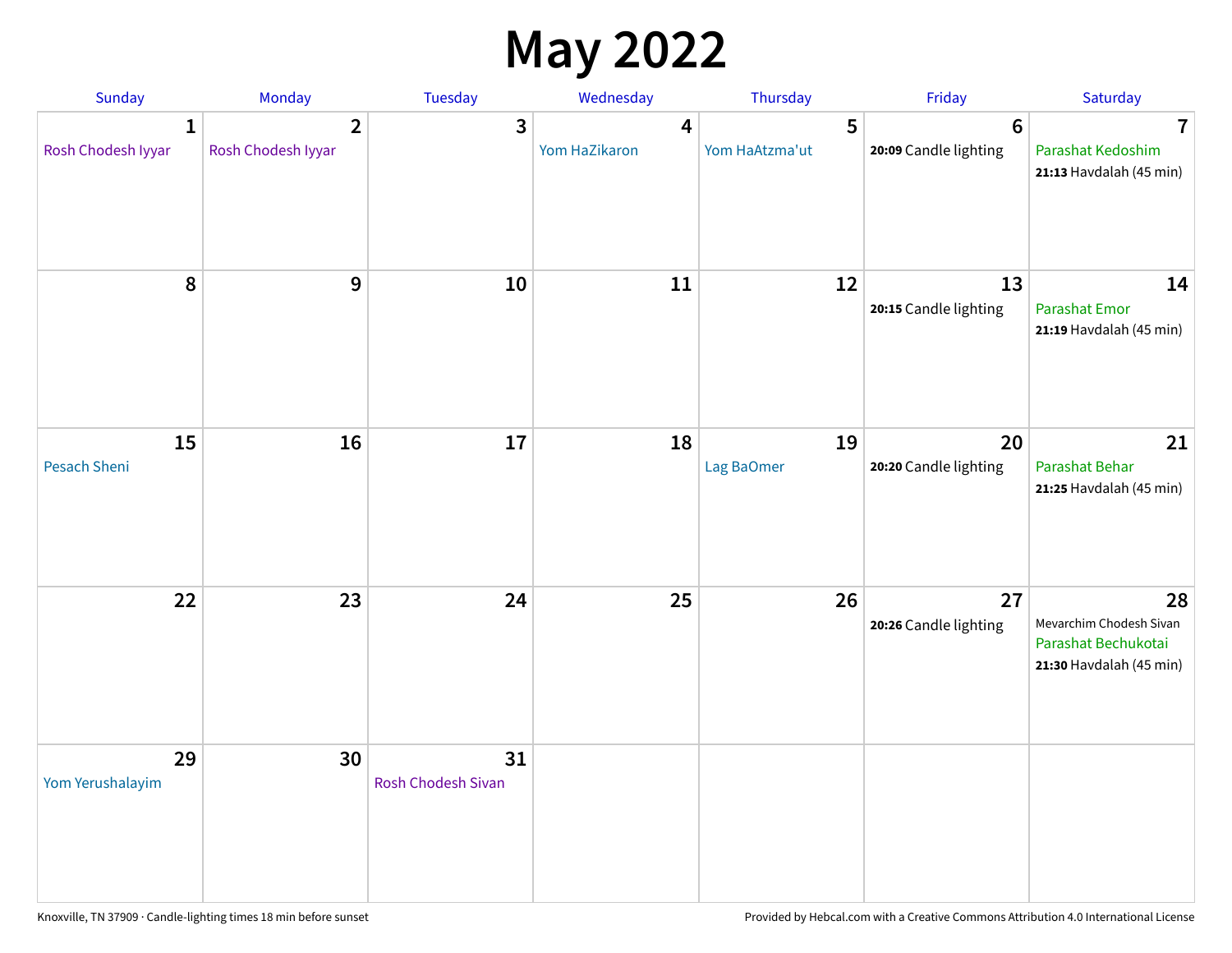#### **June 2022**

| Sunday                                         | Monday                                                         | Tuesday        | Wednesday                       | Thursday                        | Friday                      | Saturday                                                                     |
|------------------------------------------------|----------------------------------------------------------------|----------------|---------------------------------|---------------------------------|-----------------------------|------------------------------------------------------------------------------|
|                                                |                                                                |                | 1                               | $\overline{2}$                  | 3<br>20:30 Candle lighting  | 4<br><b>Erev Shavuot</b><br>Parashat Bamidbar<br>21:34 Candle lighting       |
| 5<br><b>Shavuot I</b><br>21:35 Candle lighting | $6\phantom{1}$<br><b>Shavuot II</b><br>21:35 Havdalah (45 min) | $\overline{7}$ | 8                               | 9                               | 10<br>20:34 Candle lighting | 11<br><b>Parashat Nasso</b><br>21:38 Havdalah (45 min)                       |
| 12                                             | 13                                                             | 14             | 15                              | 16                              | 17<br>20:36 Candle lighting | 18<br>Parashat Beha'alotcha<br>21:40 Havdalah (45 min)                       |
| 19                                             | 20                                                             | 21             | 22                              | 23                              | 24<br>20:38 Candle lighting | 25<br>Mevarchim Chodesh Tamuz<br>Parashat Sh'lach<br>21:42 Havdalah (45 min) |
| 26                                             | 27                                                             | 28             | 29<br><b>Rosh Chodesh Tamuz</b> | 30<br><b>Rosh Chodesh Tamuz</b> |                             |                                                                              |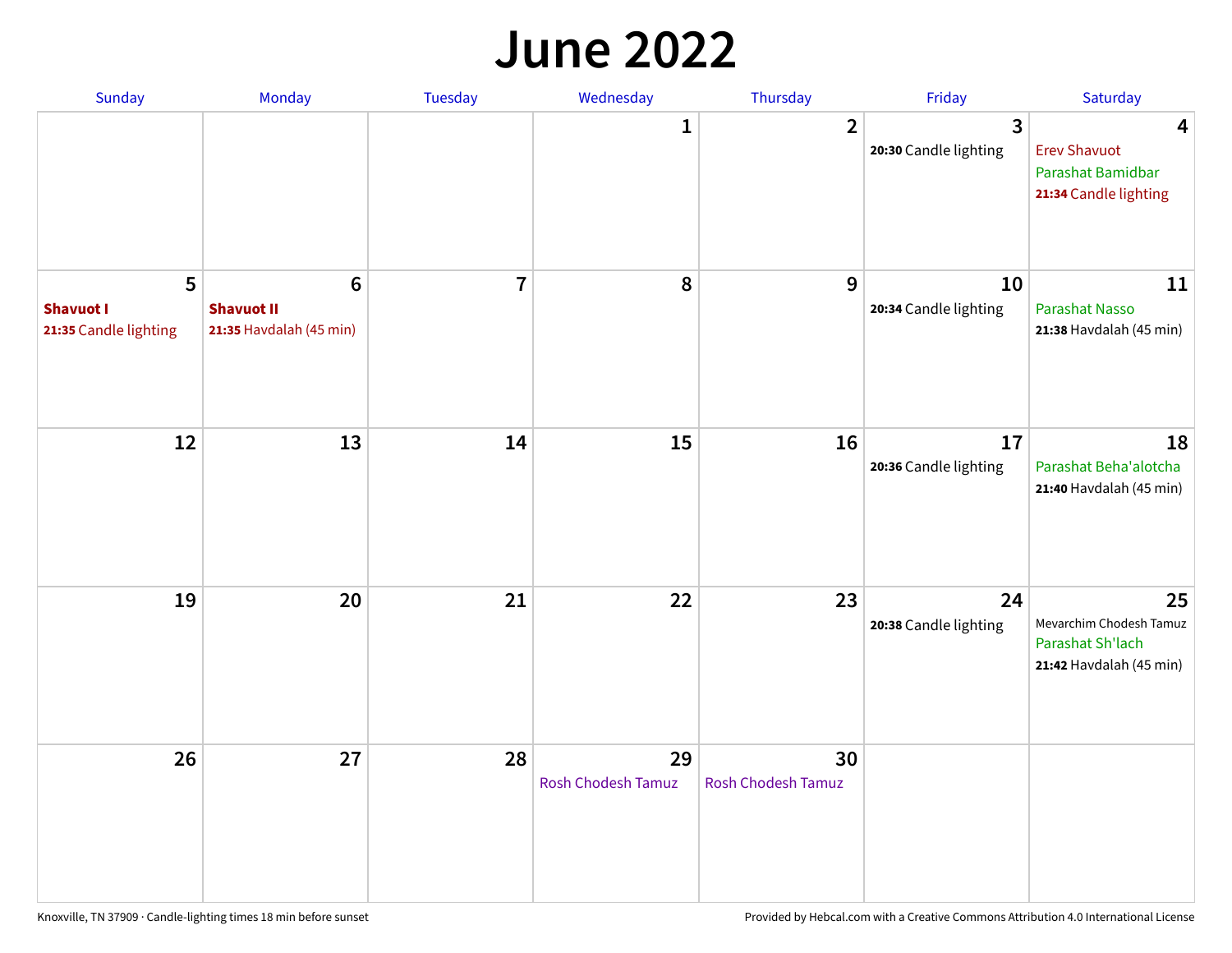## **July 2022**

| Sunday                                                           | Monday | Tuesday | Wednesday       | Thursday       | Friday                                         | Saturday                                                                         |
|------------------------------------------------------------------|--------|---------|-----------------|----------------|------------------------------------------------|----------------------------------------------------------------------------------|
|                                                                  |        |         |                 |                | $\mathbf{1}$<br>20:38 Candle lighting          | $\overline{2}$<br>Parashat Korach<br>21:42 Havdalah (45 min)                     |
| $\overline{\mathbf{3}}$                                          | 4      | 5       | $6\phantom{1}6$ | $\overline{7}$ | 8<br>20:37 Candle lighting                     | 9<br><b>Parashat Chukat</b><br>21:40 Havdalah (45 min)                           |
| 10                                                               | 11     | 12      | 13              | 14             | 15<br>20:34 Candle lighting                    | 16<br>Parashat Balak<br>21:37 Havdalah (45 min)                                  |
| 17<br>05:01 Fast begins<br><b>Tzom Tammuz</b><br>21:27 Fast ends | 18     | 19      | 20              | 21             | 22<br>20:30 Candle lighting                    | 23<br>Mevarchim Chodesh Av<br><b>Parashat Pinchas</b><br>21:33 Havdalah (45 min) |
| 24                                                               | 25     | 26      | 27              | 28             | 29<br>Rosh Chodesh Av<br>20:25 Candle lighting | 30<br>Parashat Matot-Masei<br>21:27 Havdalah (45 min)                            |
| 31                                                               |        |         |                 |                |                                                |                                                                                  |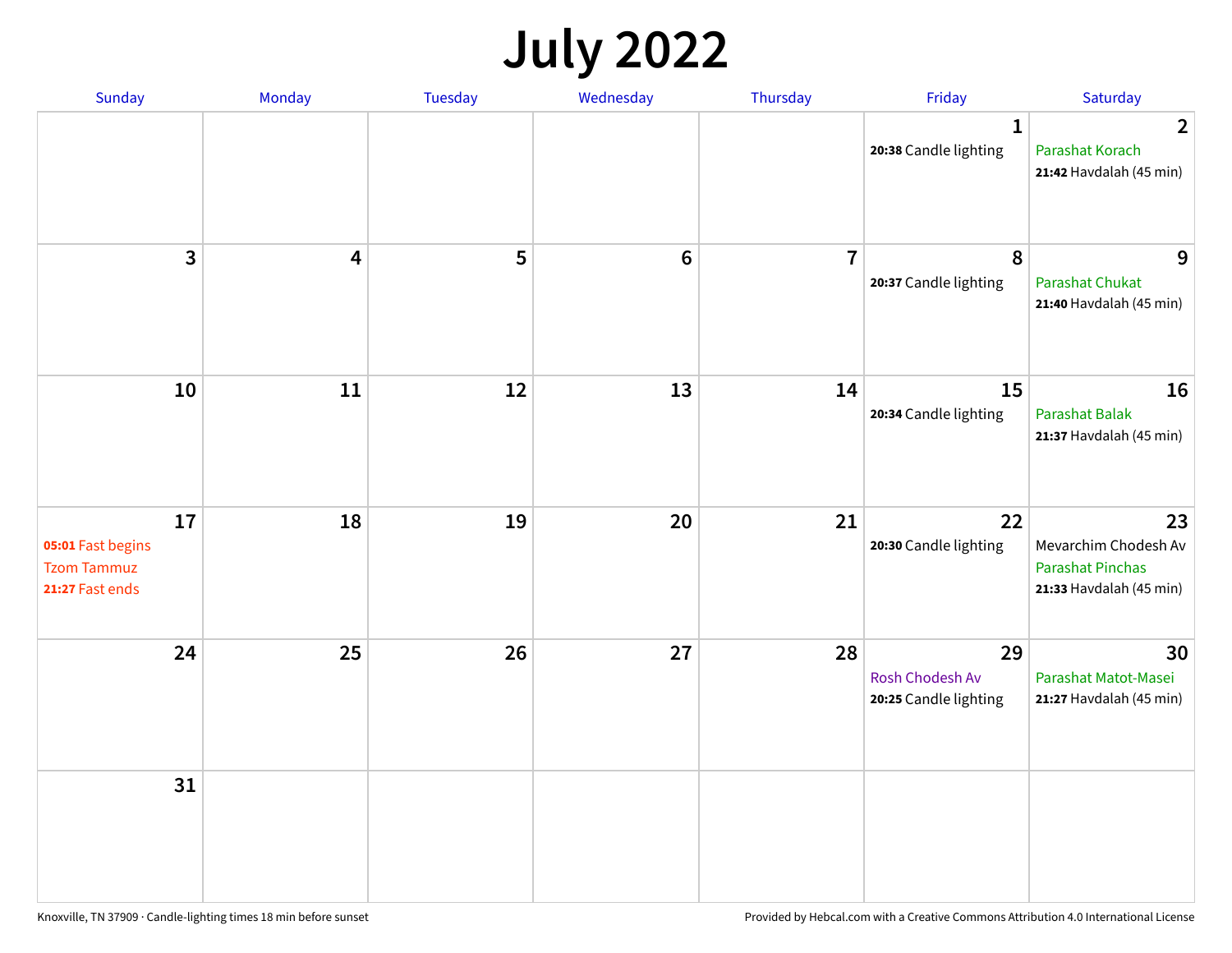# **August 2022**

| Sunday                                                      | Monday       | Tuesday                 | Wednesday | Thursday | Friday                                 | Saturday                                                                                                                         |
|-------------------------------------------------------------|--------------|-------------------------|-----------|----------|----------------------------------------|----------------------------------------------------------------------------------------------------------------------------------|
|                                                             | $\mathbf{1}$ | $\overline{\mathbf{2}}$ | 3         | 4        | 5<br>20:18 Candle lighting             | $6\phantom{1}6$<br><b>Shabbat Chazon</b><br>20:36 Fast begins<br>Erev Tish'a B'Av<br>Parashat Devarim<br>21:21 Havdalah (45 min) |
| $\overline{7}$<br>Tish'a B'Av (observed)<br>21:08 Fast ends | 8            | 9                       | 10        | 11       | 12<br>Tu B'Av<br>20:11 Candle lighting | 13<br><b>Shabbat Nachamu</b><br>Parashat Vaetchanan<br>21:13 Havdalah (45 min)                                                   |
| 14                                                          | 15           | 16                      | 17        | 18       | 19<br>20:02 Candle lighting            | 20<br>Mevarchim Chodesh Elul<br><b>Parashat Eikev</b><br>21:05 Havdalah (45 min)                                                 |
| 21                                                          | 22           | 23                      | 24        | 25       | 26<br>19:53 Candle lighting            | 27<br><b>Rosh Chodesh Elul</b><br>Parashat Re'eh<br>20:55 Havdalah (45 min)                                                      |
| 28<br>Rosh Hashana LaBehemot<br>Rosh Chodesh Elul           | 29           | 30                      | 31        |          |                                        |                                                                                                                                  |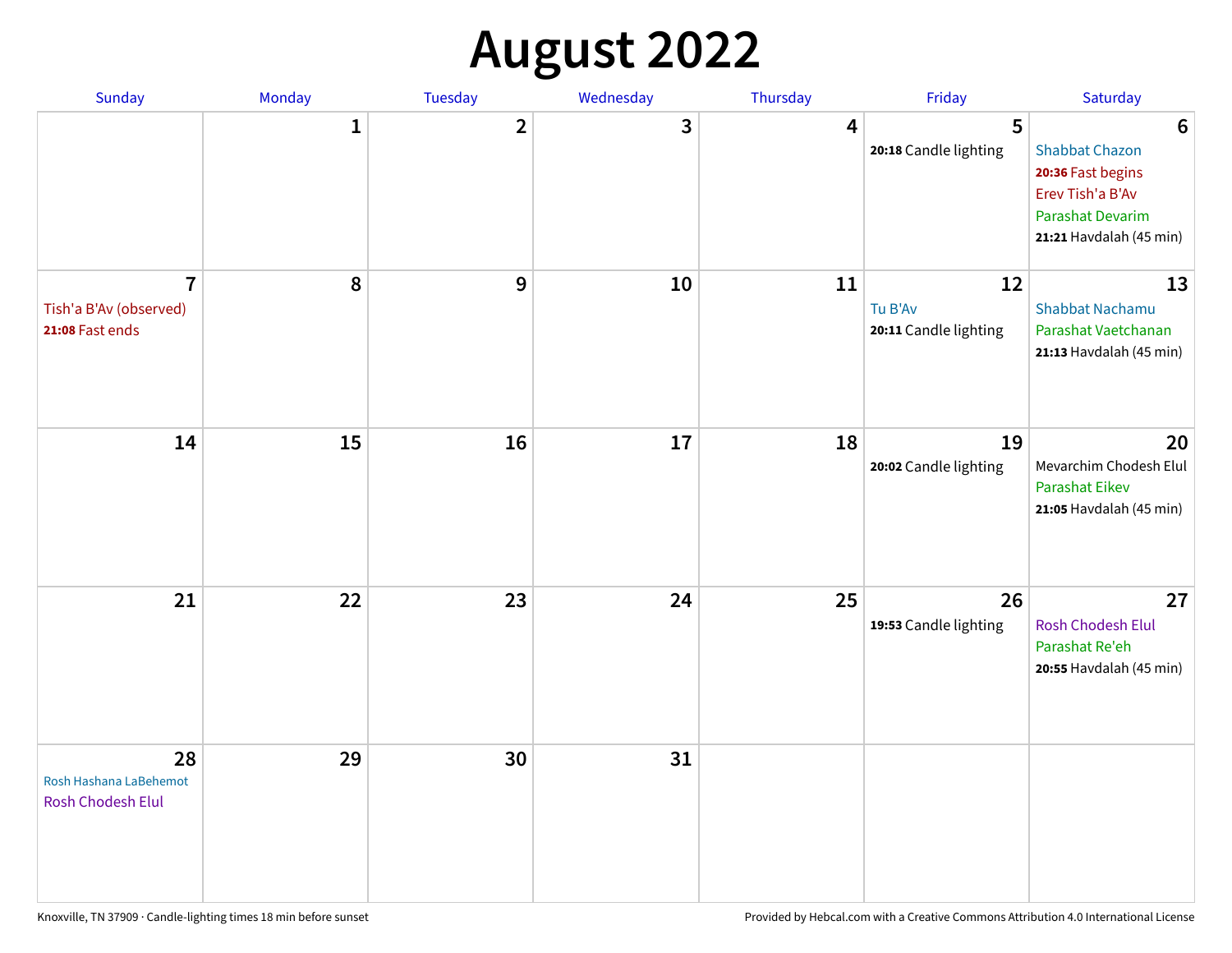## **September 2022**

| Sunday                                           | Monday                                           | Tuesday                                                 | Wednesday                                                          | Thursday | Friday                                  | Saturday                                                           |
|--------------------------------------------------|--------------------------------------------------|---------------------------------------------------------|--------------------------------------------------------------------|----------|-----------------------------------------|--------------------------------------------------------------------|
|                                                  |                                                  |                                                         |                                                                    | 1        | $\overline{2}$<br>19:44 Candle lighting | 3<br><b>Parashat Shoftim</b><br>20:46 Havdalah (45 min)            |
| 4                                                | 5                                                | $6\phantom{1}6$                                         | $\overline{7}$                                                     | 8        | 9<br>19:33 Candle lighting              | 10<br>Parashat Ki Teitzei<br>20:36 Havdalah (45 min)               |
| 11                                               | 12                                               | 13                                                      | 14                                                                 | 15       | 16<br>19:23 Candle lighting             | 17<br>Leil Selichot<br>Parashat Ki Tavo<br>20:25 Havdalah (45 min) |
| 18                                               | 19                                               | 20                                                      | 21                                                                 | 22       | 23<br>19:13 Candle lighting             | 24<br>Parashat Nitzavim<br>20:15 Havdalah (45 min)                 |
| 25<br>Erev Rosh Hashana<br>19:10 Candle lighting | 26<br>Rosh Hashana 5783<br>20:12 Candle lighting | 27<br><b>Rosh Hashana II</b><br>20:10 Havdalah (45 min) | 28<br>06:13 Fast begins<br><b>Tzom Gedaliah</b><br>19:55 Fast ends | 29       | 30<br>19:03 Candle lighting             |                                                                    |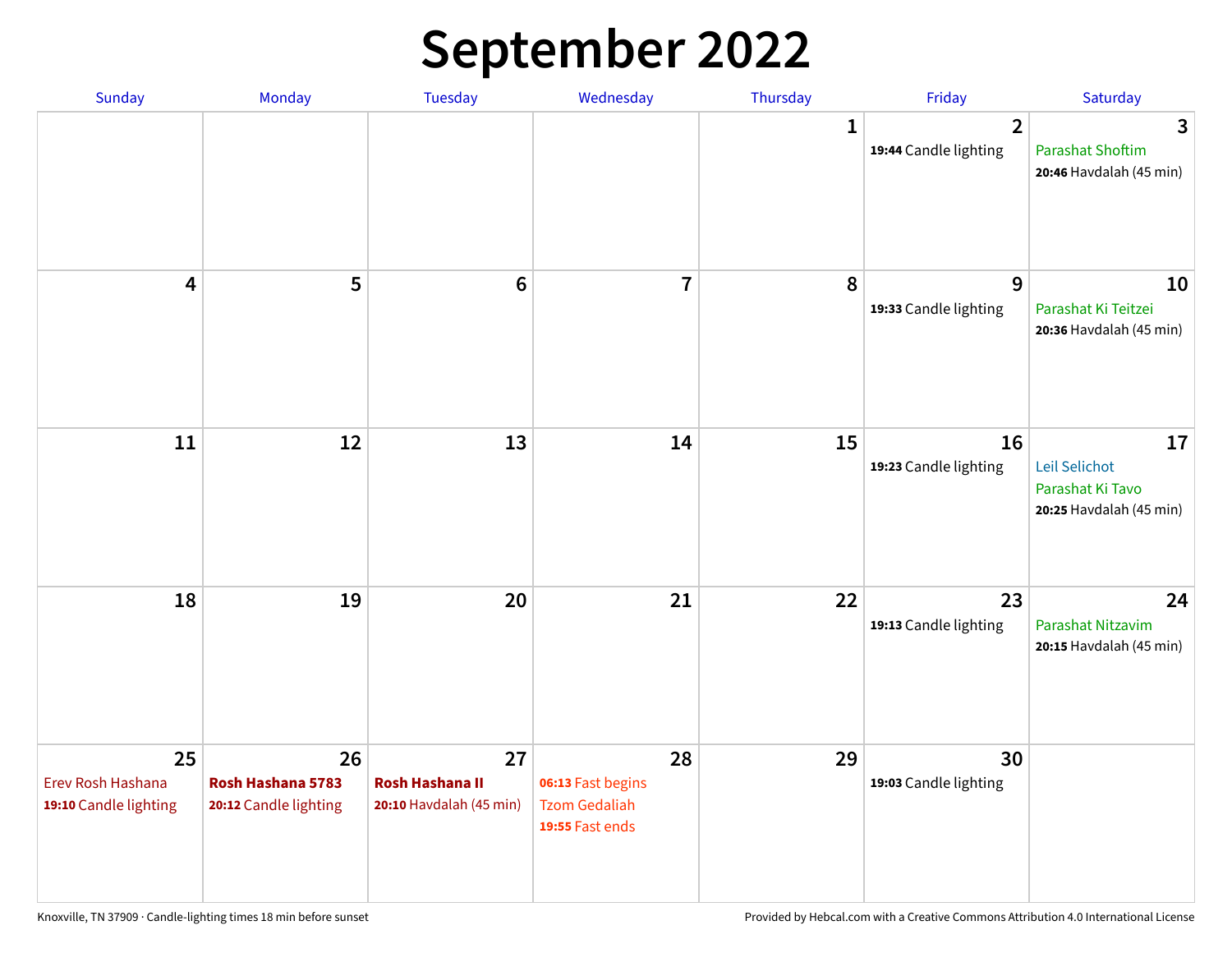## **October 2022**

| Sunday                                                   | Monday                                               | <b>Tuesday</b>                                        | Wednesday                                         | Thursday               | Friday                                         | Saturday                                                                                |
|----------------------------------------------------------|------------------------------------------------------|-------------------------------------------------------|---------------------------------------------------|------------------------|------------------------------------------------|-----------------------------------------------------------------------------------------|
|                                                          |                                                      |                                                       |                                                   |                        |                                                | 1<br><b>Shabbat Shuva</b><br>Parashat Vayeilech<br>20:05 Havdalah (45 min)              |
| $\overline{2}$                                           | 3                                                    | 4<br><b>Erev Yom Kippur</b><br>18:57 Candle lighting  | 5<br><b>Yom Kippur</b><br>19:59 Havdalah (45 min) | $6\phantom{1}6$        | $\overline{7}$<br>18:53 Candle lighting        | 8<br>Parashat Ha'Azinu<br>19:55 Havdalah (45 min)                                       |
| 9<br><b>Erev Sukkot</b><br>18:50 Candle lighting         | 10<br><b>Sukkot I</b><br>19:52 Candle lighting       | 11<br><b>Sukkot II</b><br>19:51 Havdalah (45 min)     | 12<br>Sukkot III (CH"M)                           | 13<br>Sukkot IV (CH"M) | 14<br>Sukkot V (CH"M)<br>18:43 Candle lighting | 15<br>Sukkot VI (CH"M)<br>19:45 Havdalah (45 min)                                       |
| 16<br>Sukkot VII (Hoshana Raba)<br>18:40 Candle lighting | 17<br><b>Shmini Atzeret</b><br>19:43 Candle lighting | 18<br><b>Simchat Torah</b><br>19:41 Havdalah (45 min) | 19                                                | 20                     | 21<br>18:34 Candle lighting                    | 22<br>Mevarchim Chodesh Cheshvan<br><b>Parashat Bereshit</b><br>19:36 Havdalah (45 min) |
| 23                                                       | 24                                                   | 25<br>Rosh Chodesh Cheshvan                           | 26<br><b>Rosh Chodesh Cheshvan</b>                | 27                     | 28<br>18:26 Candle lighting                    | 29<br><b>Parashat Noach</b><br>19:28 Havdalah (45 min)                                  |
| 30                                                       | 31                                                   |                                                       |                                                   |                        |                                                |                                                                                         |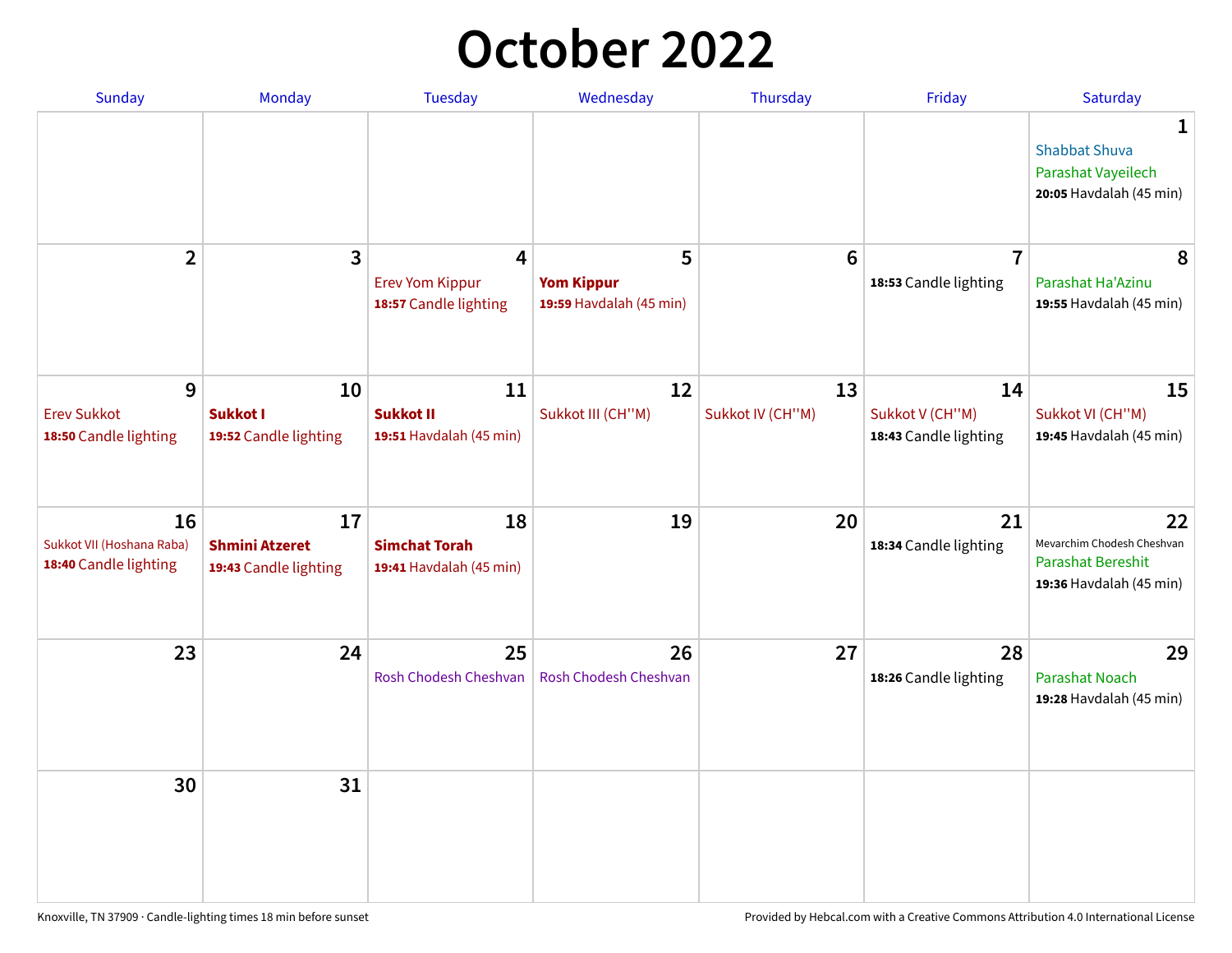#### **November 2022**

| Sunday         | Monday         | Tuesday                             | Wednesday      | Thursday                  | Friday                                             | Saturday                                                                          |
|----------------|----------------|-------------------------------------|----------------|---------------------------|----------------------------------------------------|-----------------------------------------------------------------------------------|
|                |                | 1<br>Yom HaAliyah School Observance | $\overline{2}$ | $\mathbf{3}$              | 4<br>18:19 Candle lighting                         | 5<br>Parashat Lech-Lecha<br>19:21 Havdalah (45 min)                               |
| $6\phantom{a}$ | $\overline{7}$ | 8                                   | 9              | 10                        | 11<br>17:13 Candle lighting                        | 12<br>Parashat Vayera<br>18:16 Havdalah (45 min)                                  |
| 13             | 14             | 15                                  | 16             | 17                        | 18<br>17:08 Candle lighting                        | 19<br>Mevarchim Chodesh Kislev<br>Parashat Chayei Sara<br>18:11 Havdalah (45 min) |
| 20             | 21             | 22                                  | 23<br>Sigd     | 24<br>Rosh Chodesh Kislev | 25<br>Rosh Chodesh Kislev<br>17:05 Candle lighting | 26<br><b>Parashat Toldot</b><br>18:08 Havdalah (45 min)                           |
| 27             | 28             | 29                                  | 30             |                           |                                                    |                                                                                   |